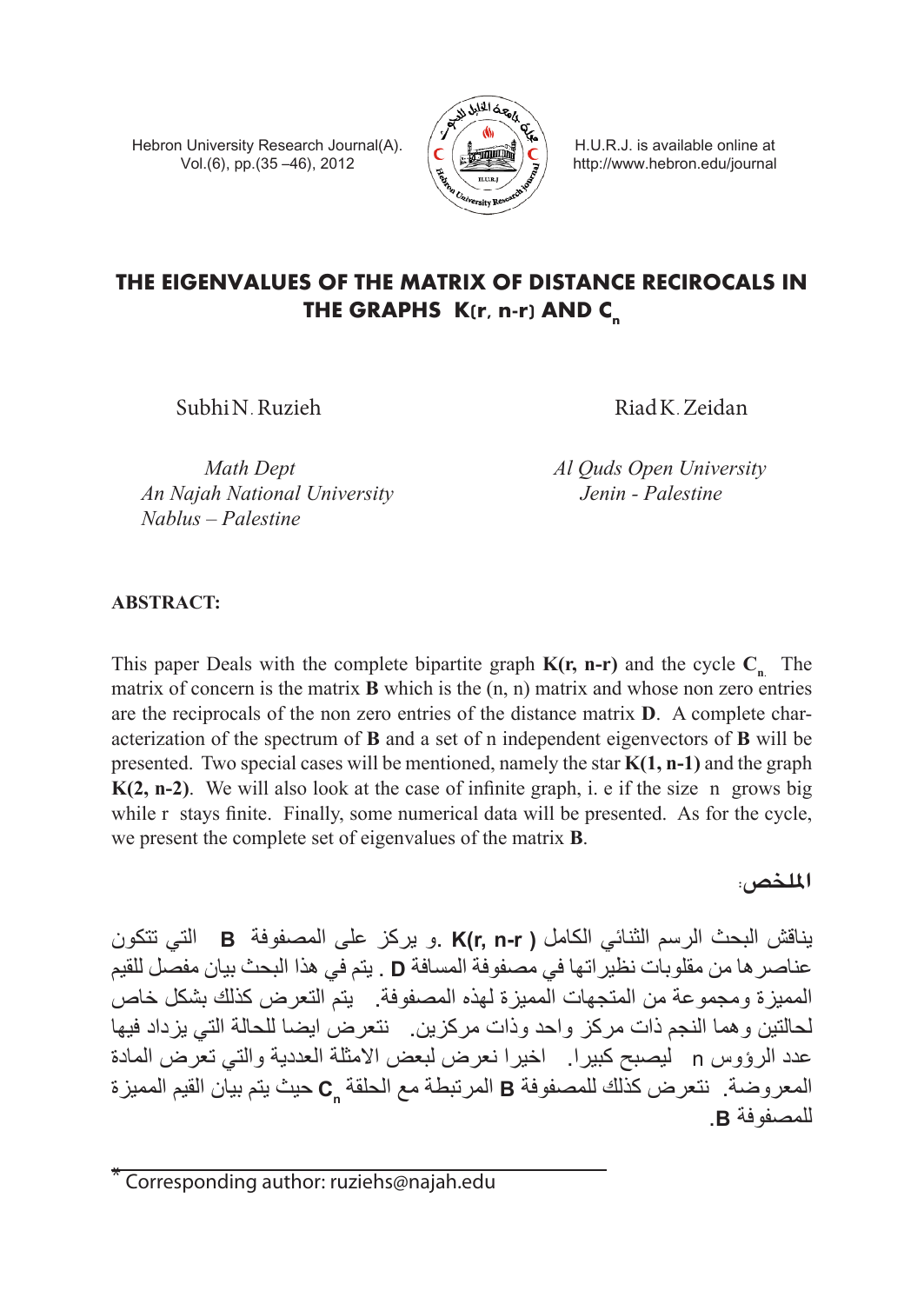# **Introduction**

For the main concepts, definitions and terminology of the subject, one may consult any standard book on graph theory. One may look this in Behzad M. et al. (1979), Graphs and Digraphs. A graph **G** is an ordered pair (**V, E**) where  $\bf{V}$  is the vertex set containing the entries (vertices)  $v_1, v_2, ..., v_n$ . The set E is the edge set. For an undirected graph **G** the elements of **E** are unordered pairs {vi, vj} where the vertices vi and vj are adjacent. I. e there is an edge joining the two vertices. The order of the graph is the size of the vertex set while the size of the graph is the size of the edge set. The adjacency matrix **A** of the graph **G** is a square nxn symmetric  $(0, 1)$  matrix whose  $(i, j)$  entry equals to one only if vertices vi, vj are adjacent. The distance matrix **D** of a connected graph **G** is the nxn integral nonnegative matrix whose (i, j) entry is the shortest length of a path joining the two vertices vi and vj.

In the graph  $K(r, n-r)$  the vertex set is the union of two sets (classes)  $V_1$  and  $V<sub>2</sub>$  where every vertex in the first class is adjacent to every vertex in the second class and there are no adjacencies between vertices in the same class. The adjacency matrix of this graph has the following block structure:



The symbol **O** denotes the zero matrix and the symbol **J** denotes the matrix of all ones. The symbol **I** will be used to denote the identity matrix. Concerning the matrices to come in this work if appear in block form, then the dimensions of the blocks are the same as those of the corresponding blocks in the previous matrix **A**.

The distance matrix of the graph **K(r, n-r)** is the following matrix:



The matrix **B** is the nxn matrix whose non zero entries are the reciprocals of the corresponding non zero entries of the matrix **D**. The matrix B thus has the following block structure:

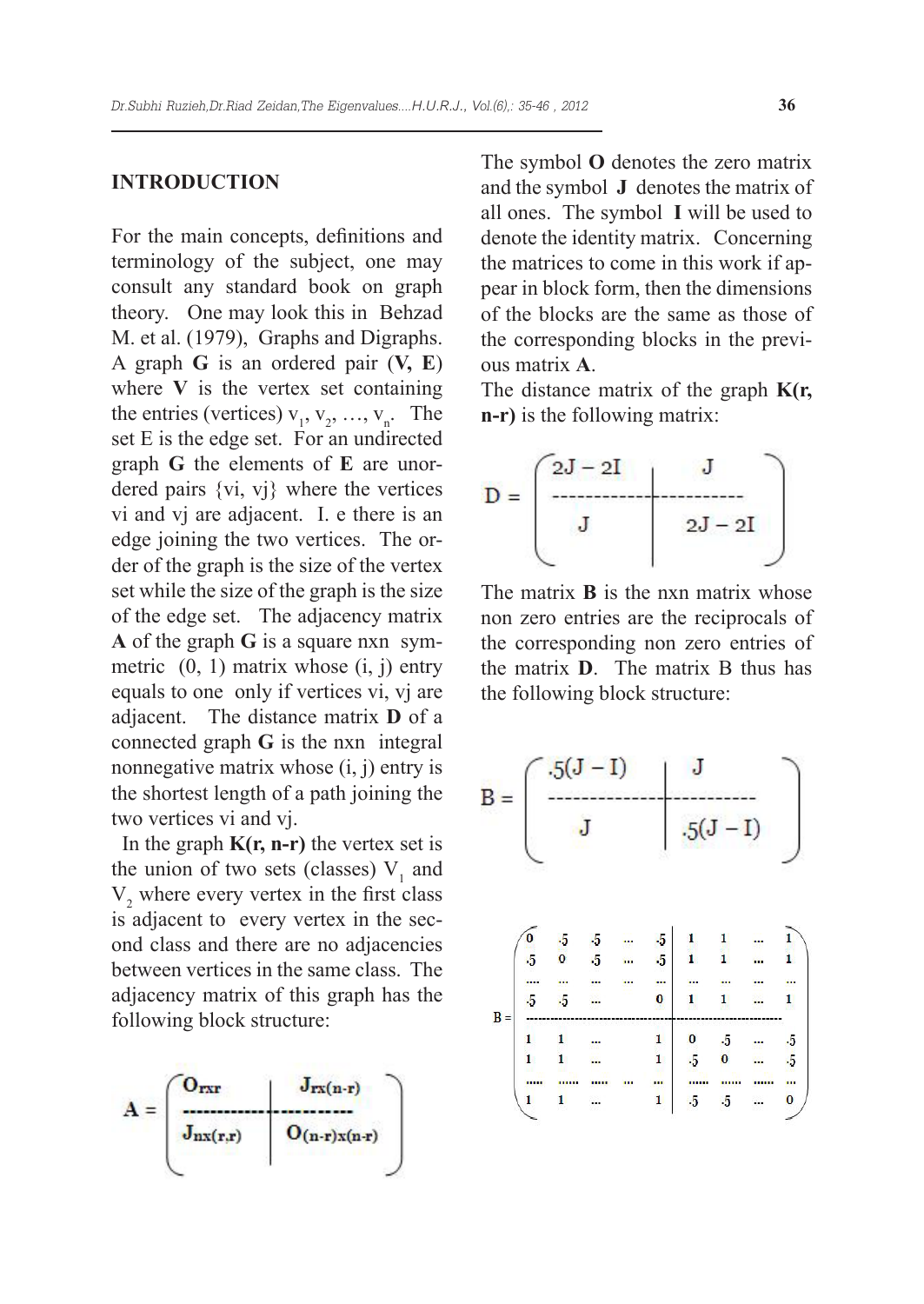For the discussion to be made easier, a new matrix C will be introduced and defined as  $C = 2B + I$ . This matrix will thus have the following block structure:



### **2.The distance matrix D**

The distance matrix **D** of the graph **K(m, n)** was treated in Trinajstic N. et al. (1983), On the Distance Polynomial of a Graph. There it was shown that the distance matrix **D** has (n +m) eigenvalues out of which (n+m-2) eigenvalues are equal to  $(-2)$  and the remaining two, if denoted by x and y, satisfy the following two relations

 $x^2 + y^2 = 2(2m^2 + 2n^2 - 4m - 4m + mn)$  $+ 4$ ) and

 $x + y = 2(m + n - 2)$ 

If we go back to the notation used here, the graph **K(r, n-r)** will have a distance matrix **D** whose spectrum is explicitly stated in the following theorem.

## **Theorem 2.1**

The eigenvalues of the distance matrix **D** of the graph **K(r, n-r)** are given as

$$
\lambda_1 = \frac{2n - 4 + \sqrt{4n^2 - 12r(n - r)}}{2}
$$
  

$$
\lambda_i = -2 \quad \text{for } i = 2, 3, ..., n-1 \text{ and}
$$
  

$$
\lambda_n = \frac{2n - 4 - \sqrt{4n^2 - 12r(n - r)}}{2}
$$

# **proof**

We consider the matrix  $\mathbf{F} = \mathbf{D} + 2\mathbf{I}$ . This matrix has the following structure



This matrix has clearly just two independent rows which makes the matrix of rank equal to two. Thus the number zero is an eigenvalues of **F** with multiplicity (n-2). The characteristic polynomial of F takes the form

$$
f(a) = det(aI - F)
$$

$$
= an + b1an+1 + b2an+2
$$

where  $b_1 = -\text{trace}(F)$  and b2 is equal to the sum of all leading principal (2,2) determinants (see Lancaster M. et al. (1985), Theory of Matrices on p 256). Thus  $b2 = 3r(n-r)$  and the characteristic polynomial of the matrix **F** is explicitly the following one

$$
f(a) = a^n - 2n a^{n-1} + 3r(n-r) a^{n-2}
$$

This shows that the number zero is an eigenvalue of **F** with multiplicity (n-2). The remaining two eigenvalues are

$$
\lambda_1, \lambda_n = \frac{2n \mp \sqrt{4n^2 - 12r(n-r)}}{2}
$$

If  $\lambda$  is an eigenvalue of **F** then the corresponding eigenvalue of of the matrix D is  $(\lambda - 2)$ . Thus the spectrum of the matrix **D** contains the number (-2) as an eigenvalue and the remaining two eigenvalues are given as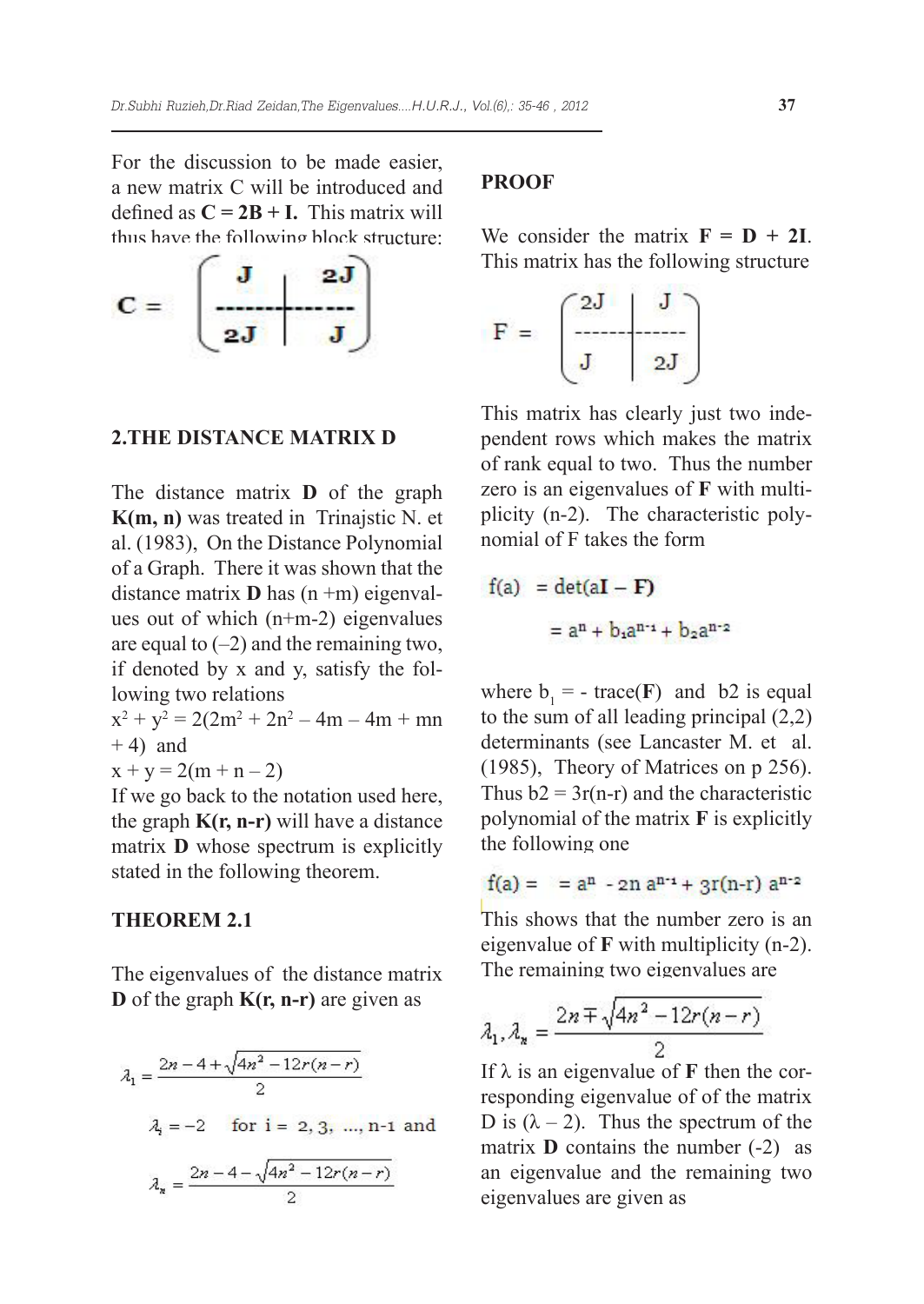$$
\lambda_1, \lambda_n = \frac{2n - 4 \mp \sqrt{4n^2 - 12r(n - r)}}{2}
$$

We mention now two special cases namely when  $r = 1$  and  $r=2$ .

Case(1) ; The star **K(1, n-1)**

The spectrum of the matrix **D** contains (–2) as an eigenvalue with multiplicity (n-2). The remaining two eigenvalues are given by

$$
\lambda_1, \lambda_n = \frac{2n - 4 \mp \sqrt{4n^2 - 12n + 12}}{2}
$$

Case(2): The graph **K(2, n-2)** The spectrum of the matrix **D** contains (–2) as an eigenvalue with multiplicity (n-2). The remaining two eigenvalues are given by

$$
\lambda_1, \lambda_n = \frac{2n - 4 \mp \sqrt{4n^2 - 24n + 48}}{2}
$$

### **3.The spectrum of the matrix B**

We consider in this section the matrix **B** defined before. The spectrum of this matrix will be stated explicitly. For this purpose another matrix will be treated. This will be the matrix  $C = 2B + I$ . The matrix **C** is the following matrix:



We first state a theorem that describes fully the spectrum of the matrix **C**. The eigenvalues of the matrix **C** will be denoted by  $\alpha$  and the eigenvalues of **B** will be denoted by λ.

#### **Theorem 3.1**

Consider the graph **K(r, n-r).** Let **D**  be its distance matrix and let **B** be the nxn matrix whose non zero entries are the reciprocals of the non zero entries of the distance matrix. If the matrix **C** is defined as  $C = 2B + I$ , then the matrix **C** has the following entries in its spectrum:

$$
a_1 = \frac{n + \sqrt{n^2 + 12r(n-r)}}{2}
$$
  
ak = zero for k = 2, 3, 4, ..., n-1 and  

$$
a_n = \frac{n - \sqrt{n^2 + 12r(n-r)}}{2}
$$

$$
\alpha_n = \frac{n - \sqrt{n} + \frac{1}{2}r(n-r)}{2}
$$

proof:

The matrix **C** has clearly just two independent rows. It thus has rank equal to (2). This makes the number zero an eigenvalue with multiplicity (n-2). The characteristic polynomial of this matrix will have the form

$$
q(\alpha) = det(\alpha \mathbf{I} - \mathbf{C})
$$
  
=  $\alpha^{n} + a_{n-i} \alpha^{n-i} + a_{n+2} \alpha^{n+2}$  where

 $a_{n-1}$  = - trace( C) and  $a_{n-2}$  is equal to the sum of the determinants of all (2,2) principal sub matrices of the matrix **C**. Thus  $a_{n-1} = -n$  and  $a_{n-2} = -3r(n-r)$ . The characteristic polynomial of the matrix **C** is

$$
q(\alpha) = \alpha^{n} - n \alpha^{n-1} - 3r(n-r) \alpha^{n-2}
$$

$$
= \alpha^{n-2} (\alpha^{2} - n \alpha - 3r(n-r))
$$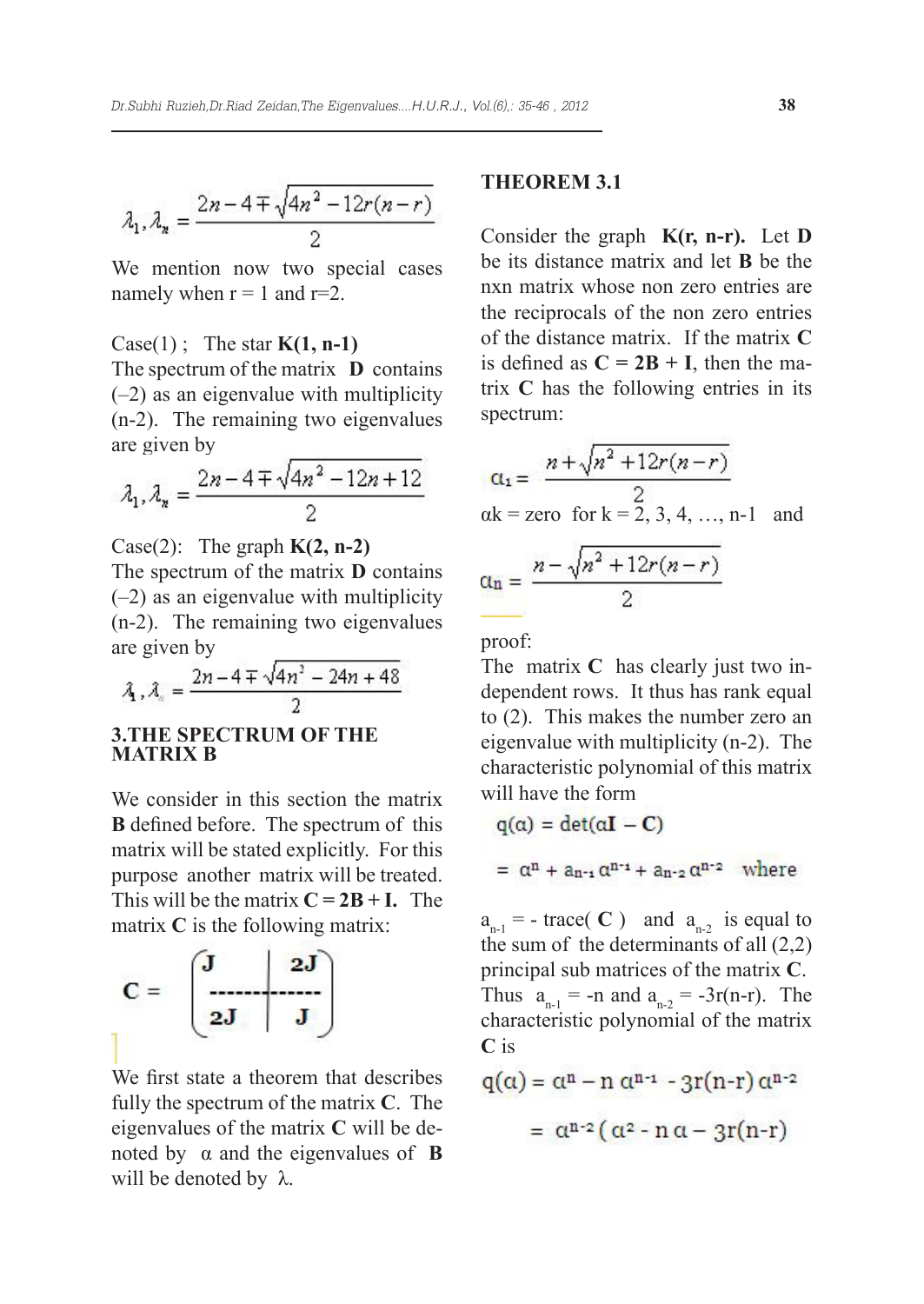The two non zero eigenvalues and through the quadratic formula come to  $h$ e

$$
\alpha_1 = \frac{n + \sqrt{n^2 12r(n-r)}}{2}
$$
 and  $\alpha_n = \frac{n - \sqrt{n^2 + 12r(n-r)}}{2}$ 

We now state the theorem that describes fully the spectrum, the determinant and the characteristic polynomial of the matrix **B**

# **Theorem 3.2**

For the graph **K(r, n-r)** let **B** as defined before, the matrix **B** has the following properties:

(1) The spectrum of **B** contains n eigenvalues having the values

$$
\lambda_{x}, \lambda_{m} = \frac{n - 2 \mp \sqrt{n^2 + 12r(n - r)}}{4}
$$
  
and  $\lambda_{k} = -5$  for  $k = 2, 3, 4, ..., n-1$   
(2) The determinant of **B** is given as  

$$
\det(\mathbf{B}) = \left(\frac{-1}{2}\right)^{n}(1 - n - 3r(n - r))
$$
  
(3) The characteristic polynomial of **B** is

 $p(\lambda) = 2^{-n}((2\lambda+1)^n - n(2\lambda+1)^{n-1} - 3r(n-r)(2\lambda+1)^{n-2})$ 

Proof:

Let α be an eigenvalue of the matrix **C** and let  $\lambda$  be the corresponding eigenvalue of **B**. Since  $C = 2B + I$  thus  $\alpha =$  $2\lambda + 1$  which gives  $\lambda = (\alpha - 1)/2$ . Corresponding to zero as an eigenvalue of  $C$ , the number  $(-.5)$  is an eigenvalue of the matrix **B** and with multiplicity (n-2). The remaining two eigenvalues of **B** are

$$
\lambda_{1, \lambda_{n}} = \frac{n - 2 \mp \sqrt{n^{2} + 12r(n - r)}}{4}
$$

As for the determinant of **B**, it is the product of its eigenvalues which comes to be

$$
\det(\mathbf{B}) = (-5)^{n-2} \lambda_1 \lambda_n
$$
  
= (-5)^{n-2} (1 - n - 3r(n - r))

As for the characteristic polynomial  $p(\lambda)$  of the matrix **B**, we have

$$
P(\lambda) = \det(\lambda I - B) = \det(.5(\alpha - 1)I - .5(C - I))
$$
  
= det(.5I - .5C)  
= (.5)<sup>n</sup> q(\alpha)  
= 2<sup>-n</sup>((2\lambda + 1)<sup>n</sup> - n(2\lambda + 1)<sup>n-1</sup> - 3r(n - r)(2\lambda + 1)<sup>n-2</sup>)

It is seen from this polynomial that

$$
det(\mathbf{B}) = (-1)^n \text{ multiplied by the constant term}
$$
  
= (-1)<sup>n</sup> 2<sup>-n</sup> (1 - n - 3r(n - r))  
= (-,5)<sup>n</sup> (1 - n - 3r(n - r)).

### **4. Eigenspaces of the matrix B**

We look in this section at eigenspaces of **B**. A complete set of orthogonal eigenvectors of **B** will be stated. Before that we note that an eigenvector of the matrix **B** associated with a given eigenvalue is also an eigenvector of the matrix **C** associated with the corresponding eigenvalue. This is since

$$
C x = \alpha x
$$
 implies

 $(2B + I)x = (2\lambda + 1)x$  which is equivalent to  $\mathbf{B} \mathbf{x} = \lambda \mathbf{x}$ 

Thus we deal with the matrix **C** and use it to get a set of orthogonal eigenvectors for the matrix **B**. We note first that each of the matrices, being real symmetric, has a complete set of orthogo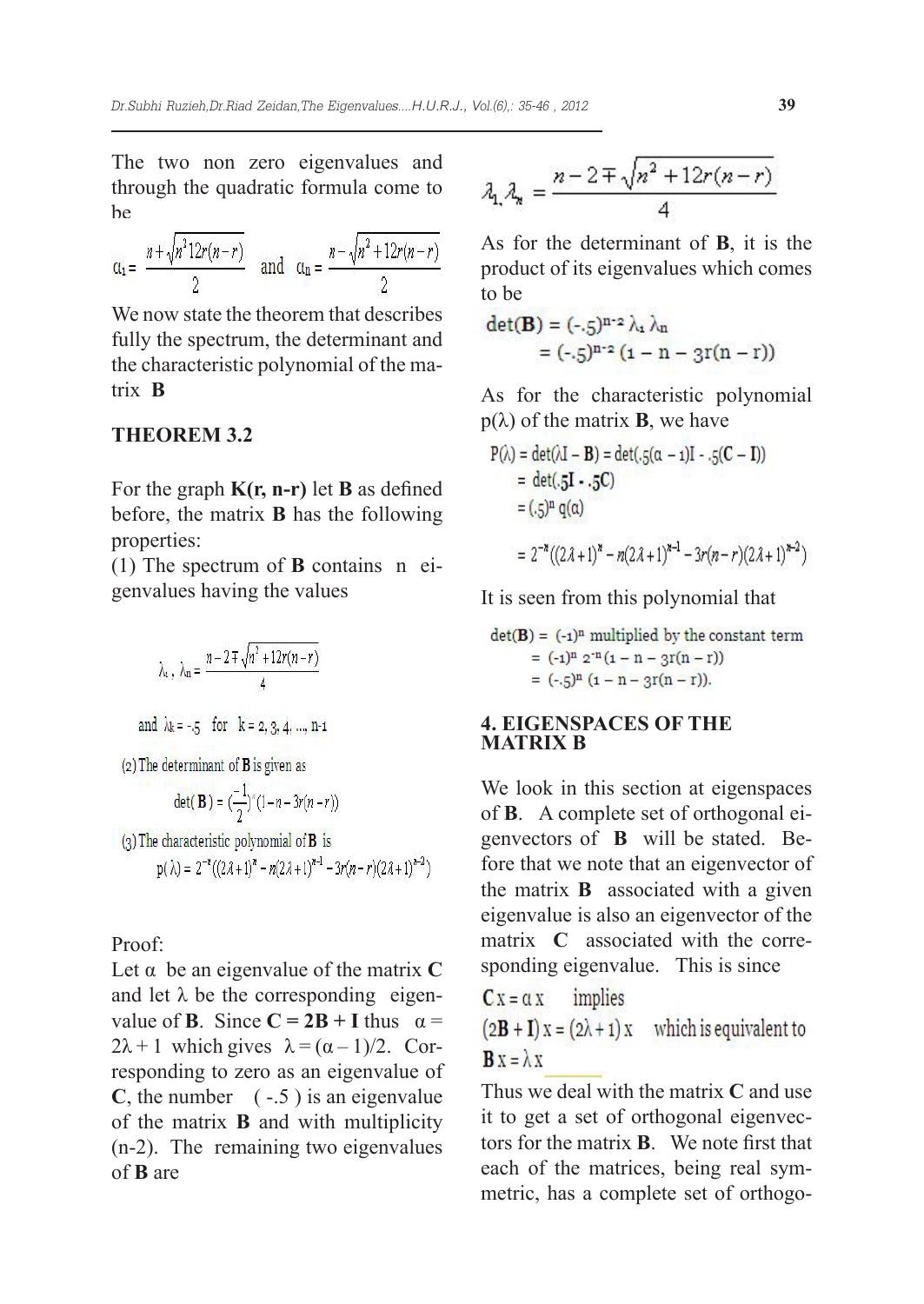nal eigenvectors (see theorem 3.3 on p 35 of Richard Bellman (1985), Introduction to Matrix Theory).

Let  $x = (x_1, x_2, x_3, ..., xn)^t$  be a non zero eigenvector of the matrix **C** associated with the eigenvalue  $\alpha$ . Thus we have  $C x = \alpha x$  which gives the following two independent equations

 $x_1 + x_2 + x_3 + \ldots + x_r + 2(x_{r+1} + x_{r+2} + \ldots$  $+ x_n$ ) =  $\alpha x_k$ for  $k = 1, 2, ..., r$  (\*)  $2(x_1 + x_2 + ... + x_r) + x_{r+1} + x_{r+2} + ... +$  $x_n = \alpha x j$ for  $j = r+1, r+2, ..., n$  (\*\*)

Upon subtracting these two equations, we get

 $x_1 + x_2 + x_3 + \ldots + x_r$   $-(x_{r+1} + x_{r+2} + \ldots$  $+ x_n = \alpha(x_j - x_k)$ If  $\alpha = 0$  the we obtain the following  $x_1 + x_2 + x_3 + \ldots + x_r = x_{r+1} + x_{r+2} + \ldots$  $+ x_{n}$ 

This gives the following set of (n-2) mutually pair wise orthogonal vectors written as the union of two sets where vectors in one set are given as

 $x_1 = 1$ ,  $x_k = -1$  for  $k = 2, 3, 4, ..., r$  and  $x_i = 0$  for  $i = r + 1, r + 2, ..., n$ 

and vectors in the second set are given as

 $x_k = 0$ , for  $k = 1, 2, 3, ..., r$  and  $x_{r+1} = 1$ and  $x_j = -1$  for  $j = r+2, r+3, ..., n$ 

We now consider the case when  $\alpha$  is non zero namely  $\alpha = \alpha_1$  or  $\alpha_n$ 

Upon subtracting two equations of the type (\*) for two different values of k sy k<sub>1</sub> and k<sub>2</sub> one gets  $\alpha(x_{k1} - x_{k2}) = 0$ . Since  $\alpha$  is non zero we get

 $x_{k1} = x_{k2}$ . I. e  $x_k = a = constant$  for every  $k = 1, 2, 3, ..., r$ 

and similarly through equations of the form  $(**)$  one gets  $xi = b = constant$ for any  $j = r+1, r+2, ..., n$ . Thus an eigenvector of the matrix **C**, and consequently of the matrix **B** , associated with the first or with the last eigenvalue has the form

 $x = (a, a, ..., a, b, b, ..., b)^t$  where the constants a and b depend upon the value of  $\alpha$ . If  $\alpha = \alpha$ 1 then all entries of the eigenvector are positive (see theorem 4.1 on p 312 of Robin L. Wilson et al. (1978), Selected Topics in Graph Theory). while if  $\alpha = \alpha n$  then a and b will differ in sign. If  $a = 1$  is assumed arbitrarily then  $b = \frac{a-1}{2a-2a}$ 

That defines completely a set of n mutually pair wise orthogonal eigenvectors of the matrix **B**.

# **5. Special cases**

We look in this section at special cases. We look at the two cases where  $r = 1$  and  $r = 2$ . In the first case the graph  $K(1, n-1)$  is the star of order  $(n)$ with one center. In the second case the graph **K(2, n-2)** is the star with two centers. The spectrum, the determinant and the characteristic polynomial for the matrix **B** wil be stated for each of these two cases. The results will be obtained from the general case shown earlier by just replacing r by its proper value. Then we investigate the case where n grows big while r stays finite.

# **Proposition 5.1**

For the star  $K(1, n-1)$  we have the following: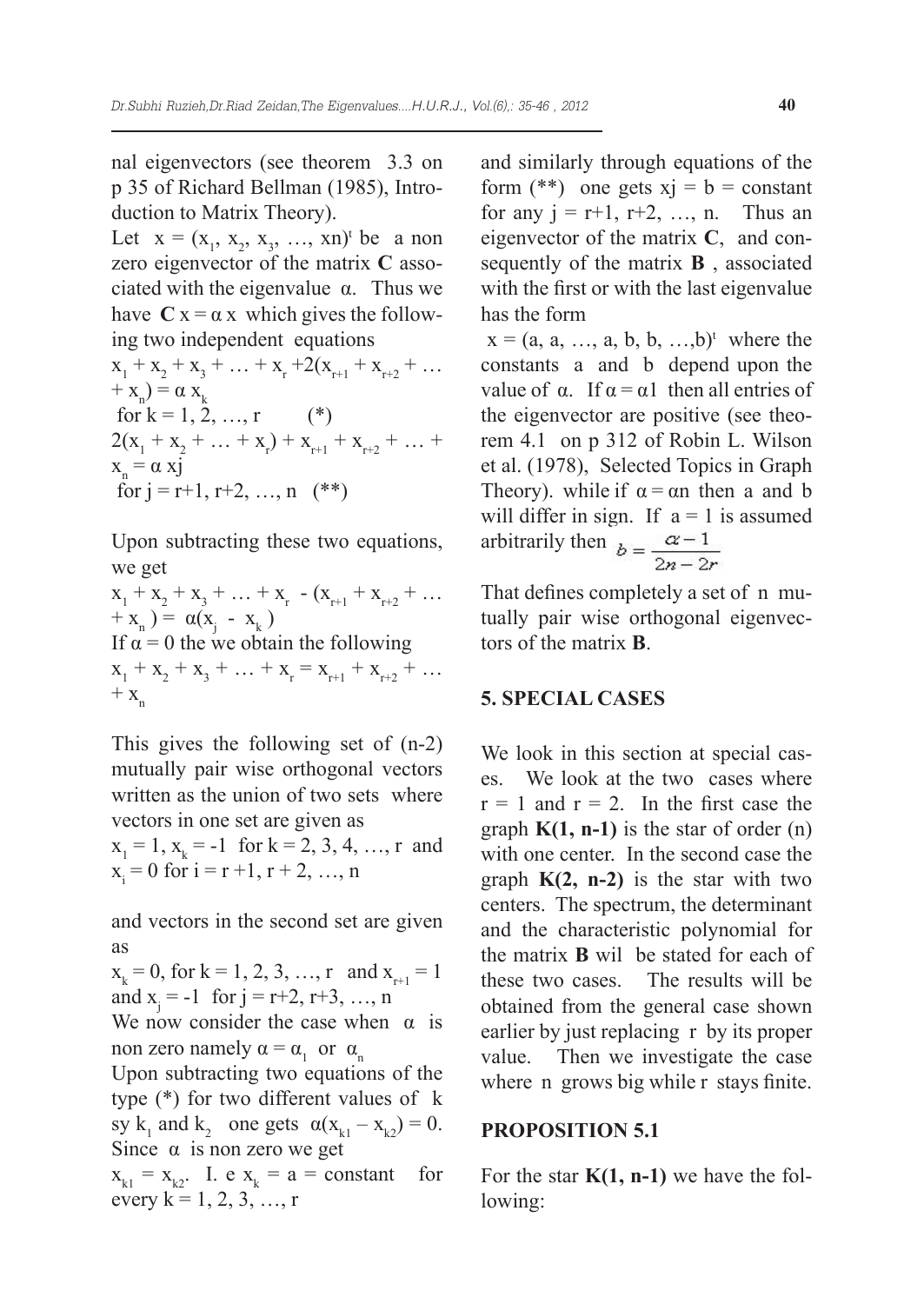(1)The spectrum of the matrix **B** contains n eigenvalues out of which (n-2) are are equal to  $(-.5)$  and the remaining two are given by

$$
\lambda_{\mathfrak{a}}, \lambda_{\mathfrak{m}} = \frac{n - 2 \mp \sqrt{n^2 + 12n - 12}}{4}
$$

(2)The determinant is det

$$
(\mathbf{B}) = (\frac{-1}{2})^{\mathbf{x}} (4 - 4n)
$$

(3)The characteristic polynomial of B is given as

$$
p(\lambda) = 2^{-n} ((2\lambda + 1)^n - n(2\lambda + 1)^{n-1} - 3(n-1)(2\lambda + 1)^{n-2})
$$

# **Proposition 5.2**

For the graph **K(2, n-2)** we have the following:

(1)The spectrum of the matrix **B** contains n eigenvalues out of which (n-2) are all equal to (-.5) and the remaining two are given as

$$
\lambda_1, \lambda_2 = \frac{n - 2 \mp \sqrt{n^2 + 24n - 48}}{4}
$$

(2) The determinant of **B** is det

$$
(\mathbf{B}) = (-5)^n (13 - 7n)
$$

(3) The characteristic polynomial of **B** is

$$
p(\lambda) = 2^{-n} ((2\lambda + 1)^n - n(2\lambda + 1)^{n-1} - 6(n-2)(2\lambda + 1)^{n-2})
$$

# **Infinite case:**

We now consider the graph **K(r, n-r).** The number r will be held constant while n will be free to grow. If we look at the last eigenvalue

$$
\lambda_n = \frac{n - 2 - \sqrt{n^2 + 12r(n - r)}}{4}
$$

and utilize the basic techniques in limit theory, it becomes very simple to show that as n grows to infinity then the value of λn approaches the value  $-1-3r$  The sum of all eigenvalues of

 the matrix **B** is equal to its trace. I. e  $\lambda_1 + \lambda_2 + \lambda_3 + \ldots + \lambda_n$  = zero. Which is also true for infinite graphs. We also note that

$$
\lambda_2 + \lambda_3 + \dots + \lambda_{n-1} = \frac{-(n-2)}{2}
$$

which gives the first eigenvalue in the asymptotic case as

$$
\lambda_1 = \frac{n-2}{2} + \frac{1+3r}{2} = \frac{n+3r-1}{2}
$$

For the star  $K(1, n-1)$  we have the following results in the limiting case when n grows big.

The value of  $\lambda_n$  goes to the value of (-2) while  $\lambda_1$  goes to the value

For the graph **K(2, n-2)** we have the following results for the first and last eigenvalues: The value of  $\lambda_1$  goes to

$$
\frac{n+3}{2}
$$

while  $\lambda$ n goes to the value of -3.5

We present here some examples of the graph **K(r, n-r)** for different values of n and r. The results show the first and last eigenvalues of the matrix **B**. It also shows that the last eigenvalue approaches the value  $(-3.5)$  if  $r = 2$  and approaches the value  $(-8)$  in case  $r = 5$ .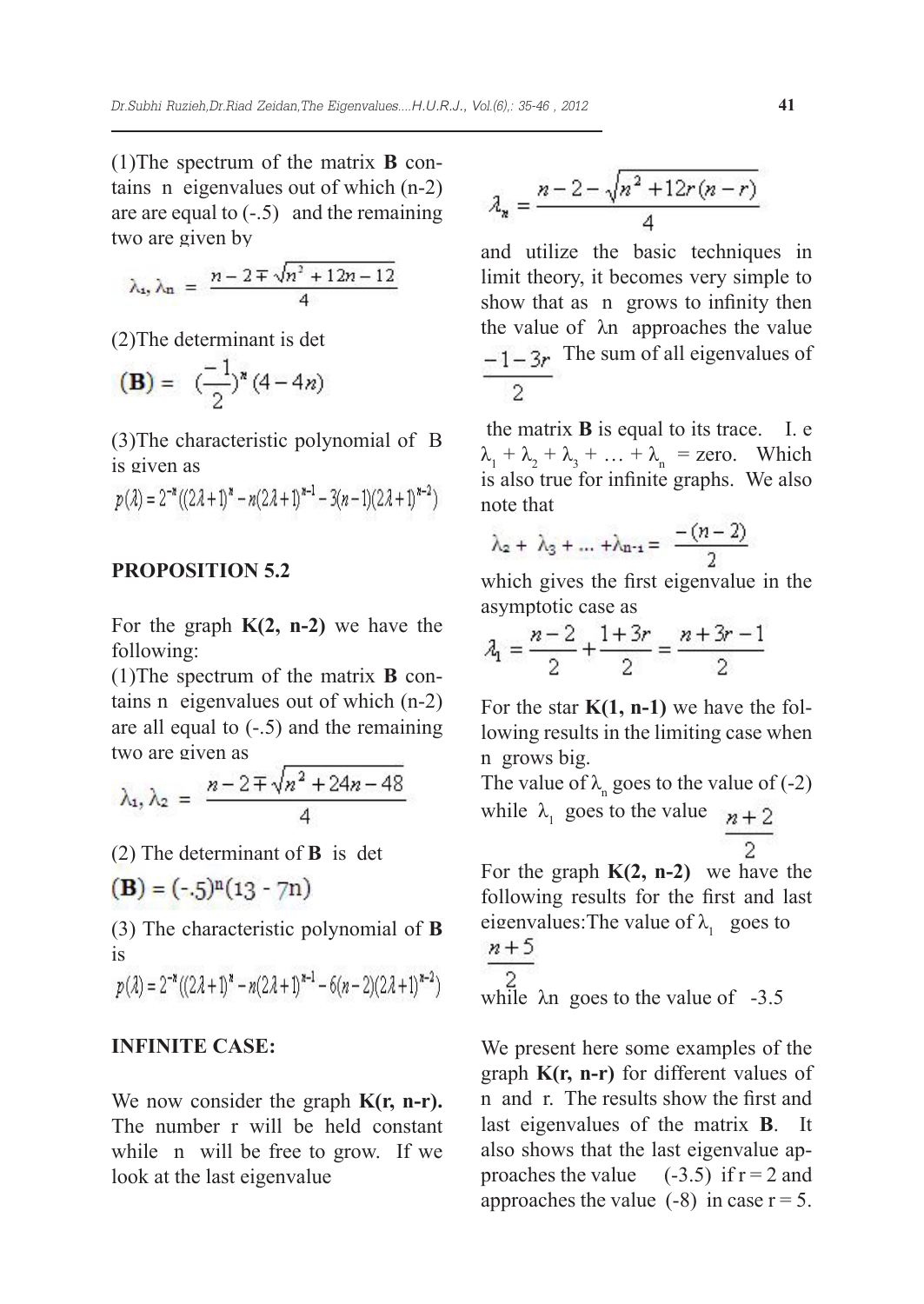| Graph      | first eigenvalue | last eigenvalue |
|------------|------------------|-----------------|
| K(2, 5)    | 5.105551         | $-2.105551$     |
| K(2, 7)    | 5.694933         | $-2.194933$     |
| K(2, 18)   | 11.7111          | $-2.711102$     |
| K(2, 58)   | 32.16352         | $-3.163522$     |
| K(2, 78)   | 42.23763         | $-3.237634$     |
| K(2, 118)  | 62.31768         | $-3.317678$     |
| K(2, 138)  | 72.34177         | $-3.341771$     |
| K(2, 158)  | 82.36024         | $-3.360238$     |
| K(2, 178)  | 92.37484         | $-3.374837$     |
| K(2, 198)  | 102.3867         | $-3.386671$     |
| K(2, 398)  | 202.4417         | $-3.441731$     |
| K(2, 448)  | 227.448          | $-3.44804$      |
| K(2, 498)  | 252.4531         | $-3.453116$     |
| K(2, 548)  | 277.4573         | $-3.457289$     |
| K(2, 598)  | 302.4608         | $-3.460779$     |
| K(2, 648)  | 327.4637         | $-3.463742$     |
| K(2, 698)  | 352.4663         | $-3.466289$     |
| K(2, 748)  | 377.4685         | $-3.468501$     |
| K(2, 798)  | 402.4704         | $-3.470441$     |
| K(2, 848)  | 427.4722         | $-3.472156$     |
| K(2, 898)  | 452.4737         | $-3.473683$     |
| K(2, 948)  | 477.475          | $-3.476284$     |
| K(2, 998)  | 502.4763         | $-3.476284$     |
| K(2, 1998) | 1002.488         | $-3.488071$     |
| K(2, 2198) | 1102.489         | $-3.48915$      |
| K(2, 2398) | 1202.49          | $-3.49005$      |
| K(2, 2598) | 1302.491         | $-3.490812$     |
| K(2, 2798) | 1402.491         | $-3.491465$     |
| K(2, 2998) | 1502.492         | $-3.492032$     |
| K(2, 3198) | 1602.493         | $-3.492528$     |
| K(2, 3398) | 1702.493         | $-3.492966$     |
| K(2, 3598) | 1802.493         | $-3.493356$     |
| K(2, 3798) | 1902.294         | $-3.493704$     |
| K(2, 3998) | 2002.494         | $-3.49018$      |

 $\overline{\phantom{0}}$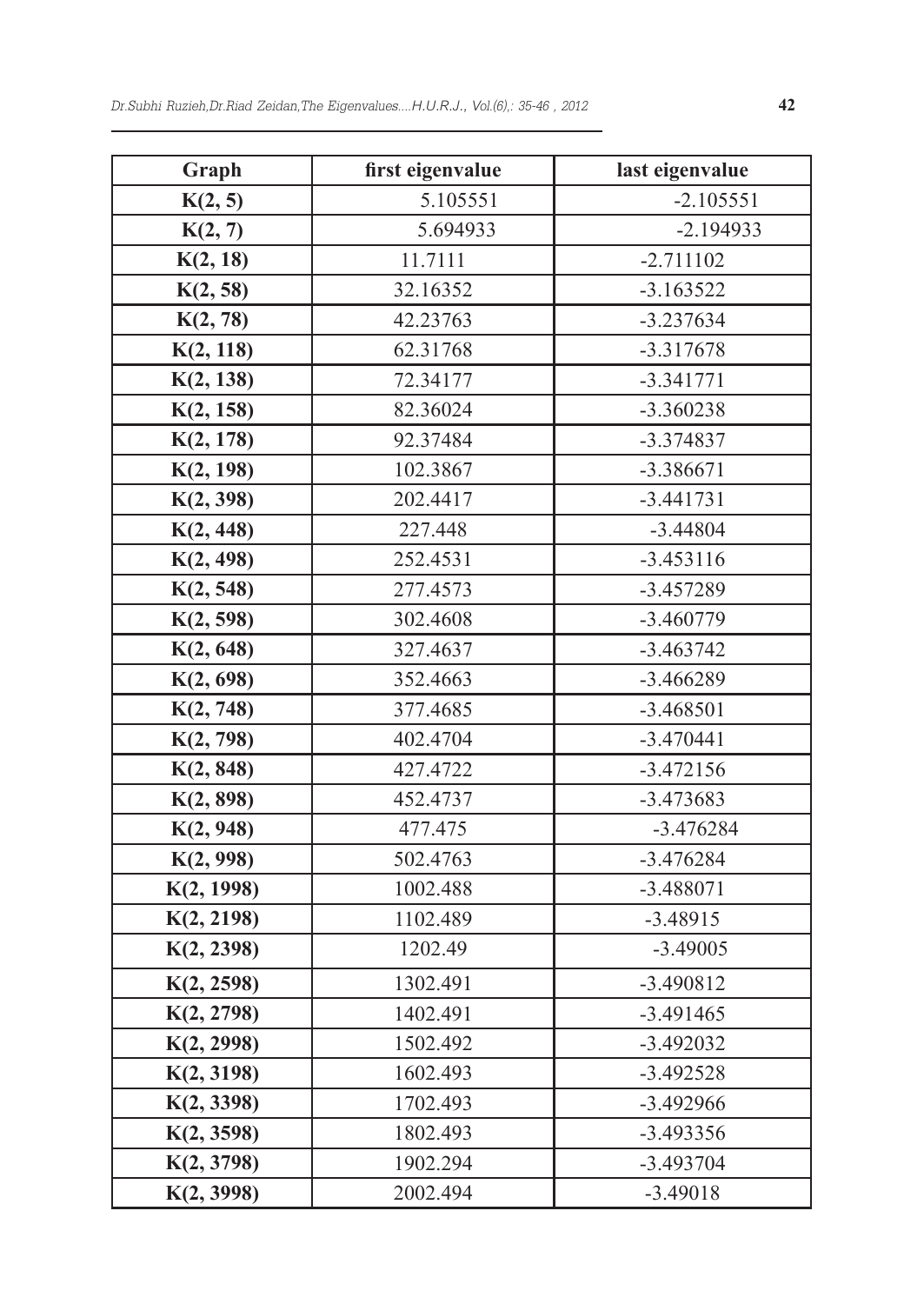| Graph      | first eigenvalue | last eigenvalue |
|------------|------------------|-----------------|
| K(5, 15)   |                  | $-3$            |
| K(5, 15)   | 13.51388         | -4.513878       |
| K(5, 25)   | 19.24745         | $-5.247449$     |
| K(5, 35)   | 24.70691         | $-5.706906$     |
| K(5, 45)   | 30.02776         | $-6.027756$     |
| K(5, 55)   | 35.26656         | $-6.452079$     |
| K(5, 95)   | 55.82491         | $-6.82491$      |
| K5, 395)   | 206.6506         | $-7.716678$     |
| K(5, 995)  | 506.8543         | $-7.926103$     |
| K(5, 2995) | 1506.95          | $-7.957506$     |
| K(5, 4995) | 2506.970         | -7.970179       |
| K(5, 5495) | 2756.973         | $-7.972875$     |
| K(5, 5795) | 2906.974         | $-7.974271$     |
| K(5, 5895) | 2956.975         | $-7.974705$     |
| K(5, 5995) | 3006.975         | $-7.975124$     |

The next table of values shows the case when  $r = 5$ 

The following data shows the eigenvalues and a set of normalized eigenvectors for the matrix **B** corresponding to the graph  $K(3, 5)$ 

Spec(**B**) = {5.405124, -.5, -.5, -.5, -.5, -.5, -.5, -2.405125}

- A set of normalized eigenvectors contains the vectors
- x1= (.381218, .381218, .381218, .335863, .335863, .335863, .335863, .335863)
- $x2 = (0, 0, 0, -0.297122, -0.284909, -0.277918, -0.867896, -0.0077947)$
- $x3 = (-408248, -408248, 0.816497, 0, 0, 0, 0, 0)$
- $x4 = (0, 0, 0, -412223, -394250, -821292, -007622, -0071871)$
- $x5 = (-707107, -707107, 0, 0, 0, 0, 0, 0)$
- $x6 = (0, 0, 0, -0.697885, 0.716132, -0.006627, -0.006004, -0.0056151)$
- $x7 = (0, 0, 0, -233961, -224831, -219539, -216015, -894345)$
- x8 = (-.433597, -.433597, -.433597, .295290, .295290, .295290, .295290)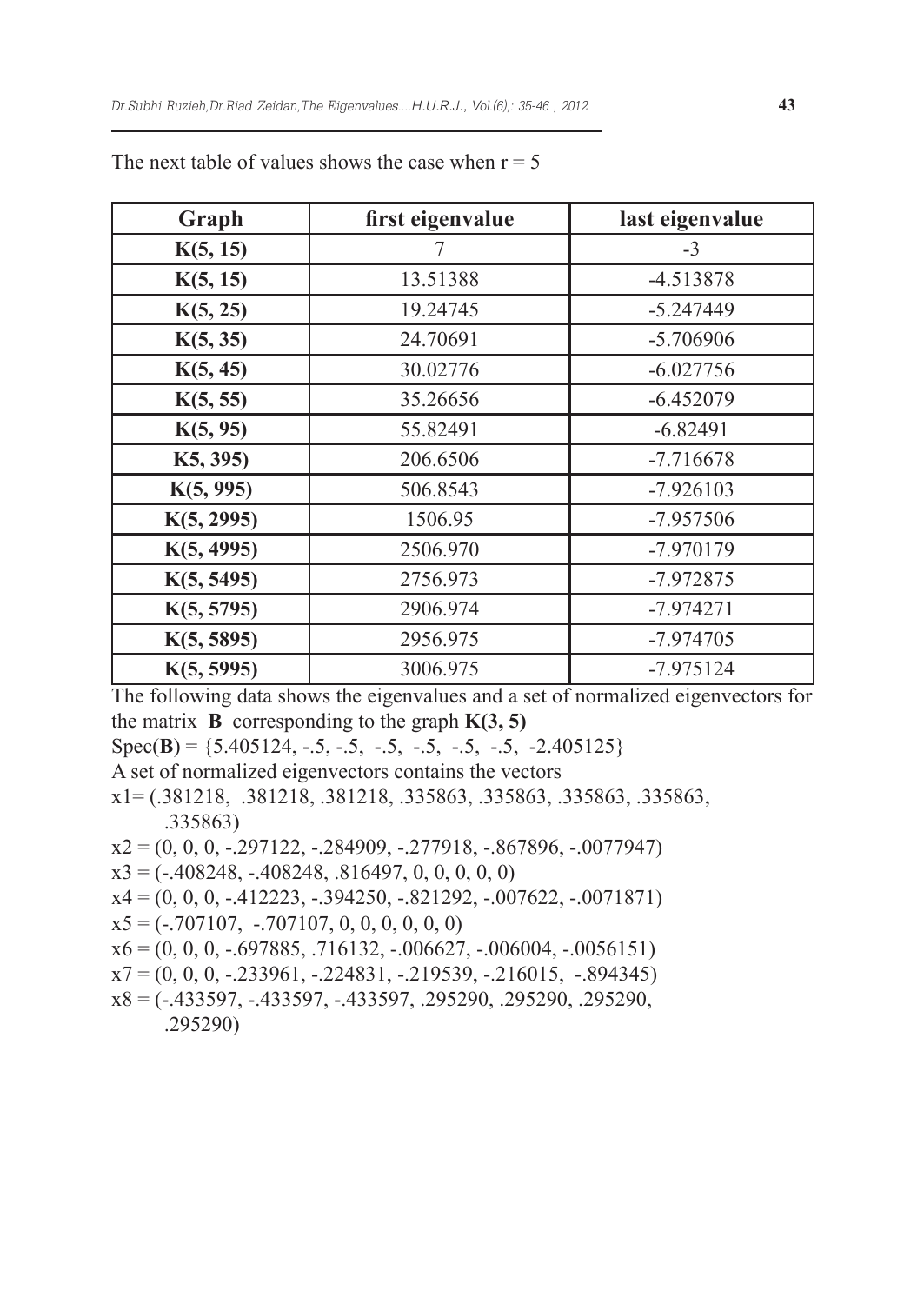# **6.The cycle Cn**

We look in this section at the cycle of order n and study the matrix **B** related to the cycle. The distance matrix of the cycle is a circulant symmetric matrix of the form

|   |   |                | n | ß              |   | ×         |   |          |   |
|---|---|----------------|---|----------------|---|-----------|---|----------|---|
|   |   | 0              |   | $\overline{2}$ | 3 | l,        |   | 3        |   |
| Ľ | 2 |                |   |                | 2 |           |   |          | ŋ |
|   |   |                |   |                |   | ĉ         | ٠ | ı        |   |
|   |   | $\overline{Q}$ |   |                |   | $\lambda$ |   | $\delta$ |   |
|   |   | 2              | ŋ |                |   | ï         |   |          |   |

This matrix **B(Cn)** is also a circulant matrix with the non zero entries being reciprocated. To study this kind of matrix, we will first have a quick look at the circulant matrix to be used here.

The primitive matrix W being a special permutation matrix has the form  $W = [wii]$ 

Where 
$$
\text{Wij} = 1
$$
 if  $j = i + 1$  for  $i = 1, 2, 3, ..., n-1$   
1 if  $i = n$  and  $j = 1$   
0 other wise

The matrix **W** has ones on the first super diagonal and a one in the position (n, 1) and zeros else where. The matrix **W** is explicitly the following one

|       |             | 1 |   | Õ | ı  | × | ı  |         |  |
|-------|-------------|---|---|---|----|---|----|---------|--|
|       | $\mathbf 0$ | 0 |   | 0 | ı  | ٠ |    | $\circ$ |  |
| $W =$ | ļ           | ï |   | 髓 | í. | í | ÿ, |         |  |
|       | į           | ì |   |   | í, | ï |    |         |  |
|       |             | Ō | 0 |   | f  | ł |    |         |  |
|       |             | 0 | 0 | U | 0  | 0 |    | 0       |  |

A circulant matrix M with first row being  $(a_0, a_1, a_2, a_3, \ldots, a_{n-1})$  will be denoted by  $A = \text{circ} \ (a_0, a_1, a_2, a_3, \dots, a_n)$ an-1). In the matrix  $A = [m_{ij}]$  we have<br> $m_{ii} = (a_0 \text{ if } i = j)$ 

$$
\begin{cases} \n\text{ak} & \text{if } j = i + k \text{ and for } j \geq 2 \\
\text{ak} & i - j = n - k \text{ for } i > j \n\end{cases}
$$

# for  $k \geq 1$ .

As for powers of the matrix **W**, the matrix  $\mathbf{W}^k = \mathbf{V} = [\mathbf{v}_{ij}]$  for  $1 \le k \le n-1$ , we have  $\mathcal{L}$ 

$$
y_{ij} = \begin{cases} i & \text{if } i = j + k \text{ for } j \geq 2 \\ i & \text{if } i - j = n - k \text{ for } i \geq 2 \\ 0 & \text{else where.} \end{cases}
$$

With this notation, The matrix  $D(C_n)$  = circ  $(0, 1, 2, 3, \ldots, 3, 2, 1)$  and the matrix<br>**B(C<sub>n</sub>)** = circ  $(0,1,\frac{1}{2},\frac{1}{3},\frac{1}{4},...,\frac{2}{n-2},\frac{2}{n},\frac{2}{n-2},...,\frac{1}{3},\frac{1}{2},1)$  $B(C_n) = (0,1,\frac{1}{2},\frac{1}{3},...,\frac{2}{n-1},\frac{2}{n-1},...,\frac{1}{3},\frac{1}{2},1)$  for odd n.

### S<sub>o</sub>

if  $B(C_n) =$  circ  $(b_0, b_1, b_2, ..., b_{n-1})$  then  $b_i = b_j$  whenever  $i + j = n$ .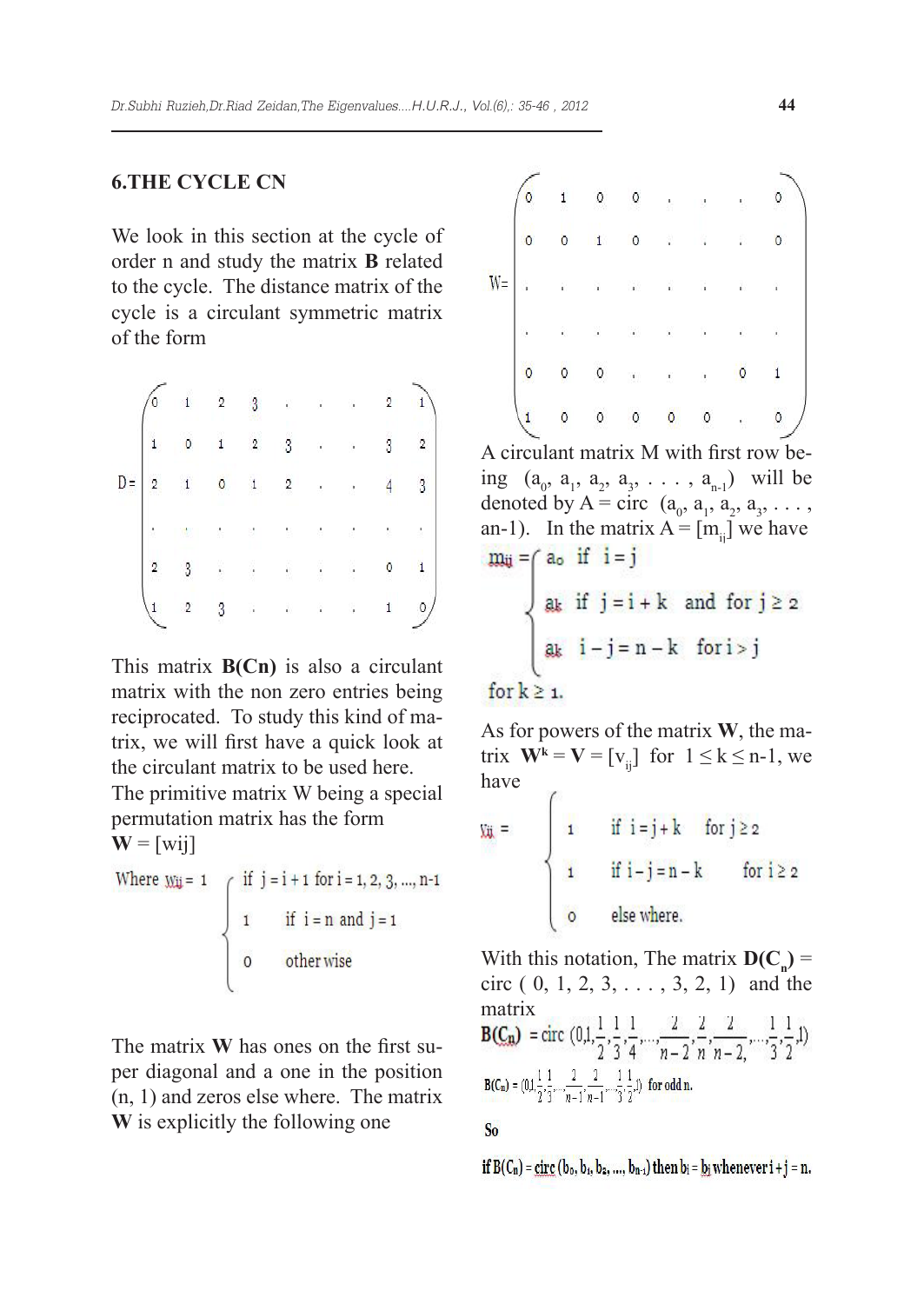Back to the primitive matrix **W** and its characteristic polynomial and eigenvalues, we have  $p(\alpha) = \alpha^{n} - 1$ . The eigenvalues of the matrix **W** are the n<sup>th</sup> roots of unity. Namely, the n eigenvalues are given by the formula

$$
\alpha = \cos \frac{2k\pi}{n} + i \sin \frac{2k\pi}{n} \quad \text{for } k = 0, 1, 2, ..., n-1
$$

which accounts for the *n* eigenvalues. The circulant matrix  $\mathbf{M} = \text{circ} \quad (a_0, a_1)$ ,  $a_2, a_3, \ldots, a_{n-1}$ ) is expressed in terms of the matrix **W** and its powers as  $M = a_0 I$  $+ a_1 W + a_2 W^2 + a_3 W^3 + \ldots + a_{n-1} W^{n-1}.$ This gives the eigenvalues of **M** as

Back to the matrix  $\mathbf{B}(C_n) = \text{circ}(0, b_1)$ ,  $b_2, b_3, ..., b_{n-1}$ ). For cycles with odd order n we have

$$
\underline{b_k} = b_{n-k} = \frac{1}{k} \qquad \text{for } k = 1, 2, ..., \frac{n-1}{2}
$$

For cycles with even order, n we have<br>  $\underline{b_k} = \underline{b_n} + i/k$  for  $k = 1, 2, 3, ..., \frac{n-1}{2}$  and  $\underline{b_n} = \frac{2}{n}$ 

since the matrix **B** is also symmetric besides being circulant. This gives the eigenvalues of the matrix  $B(C_n)$  as

$$
\lambda = \alpha + \frac{1}{2}\alpha^2 + \frac{1}{3}\alpha^3 + \dots + \frac{1}{3}\alpha^{n-3} + \frac{1}{2}\alpha^{n-2} + \alpha^{n-1}
$$

For odd  $n = 2m + 1$ , we have  $\lambda = \sum_{k=1}^{\infty} \frac{1}{k} \alpha^{k} + \sum_{m=k}^{\infty} \frac{1}{m-k} \alpha^{m+k} = 2 \sum_{k=1}^{\infty} real(\frac{1}{k} \alpha^{k})$ 

where  $\alpha = \exp(\frac{2\pi p}{n}i)$  for i=0, 1, ..., n-1.

And for even  $n = 2m$ , we have

$$
\lambda = 2\sum_{1}^{m-1} real \left(\frac{1}{k} \alpha^{k}\right) - 1
$$

and where  $\alpha = \exp(\frac{2\pi.p}{n}i)$  for  $p = 0, 1$ , 2, …, n-1.

We consider two special cases as examples, first for an odd  $n = 11$ . Here  $m = 5$ . .<br>A coal doar doar doar dua coal doar

The matrix 
$$
\mathbf{B}(C_{11}) = \text{circ } (0,1,\frac{1}{2},\frac{1}{3},\frac{1}{4},\frac{1}{5},\frac{1}{5},\frac{1}{4},\frac{1}{3},\frac{1}{2},1)
$$

The eigenvalues of the matrix **B** are given as

$$
\begin{aligned} \n\lambda &= \alpha + \frac{1}{2}\alpha^2 + \frac{1}{3}\alpha^3 + \frac{1}{4}\alpha^4 + \frac{1}{5}\alpha^5 + \frac{1}{5}\alpha^6 + \frac{1}{4}\alpha^7 + \frac{1}{3}\alpha^8 + \frac{1}{2}\alpha^9 + \alpha^{10} \\ \n&= 2\sum_{1}^{5} \text{real}(\frac{1}{k}\alpha^k) \n\end{aligned}
$$

where  $\alpha = \exp(\frac{2\pi p}{11}i)$  for  $p = 0, 1, 2, ..., 10$ . While for an even value of  $n = 10$ , we have  $m = 5$ . The eigenvalues of the matrix **B** are given as

$$
\hat{\lambda} = \alpha + \frac{1}{2}\alpha^2 + \frac{1}{3}\alpha^3 + \frac{1}{4}\alpha^4 + \frac{1}{5}\alpha^5 + \frac{1}{4}\alpha^4 + \frac{1}{3}\alpha^7 + \frac{1}{2}\alpha^8 + \alpha^9
$$

where 
$$
\alpha = \exp(\frac{2\pi p}{10}i)
$$
 for p = 0, 1, 2, ..., 9

$$
= \cos \frac{2 \pi p}{10} + i \sin \frac{2}{1}
$$

and so

$$
\lambda = 2\left(\cos\frac{2\pi p}{10} + \frac{1}{2}\cos\frac{2\pi p}{10} + \frac{1}{3}\cos\frac{2\pi p}{10} + \frac{1}{4}\cos\frac{2\pi p}{10}\right) + \cos\pi p.
$$